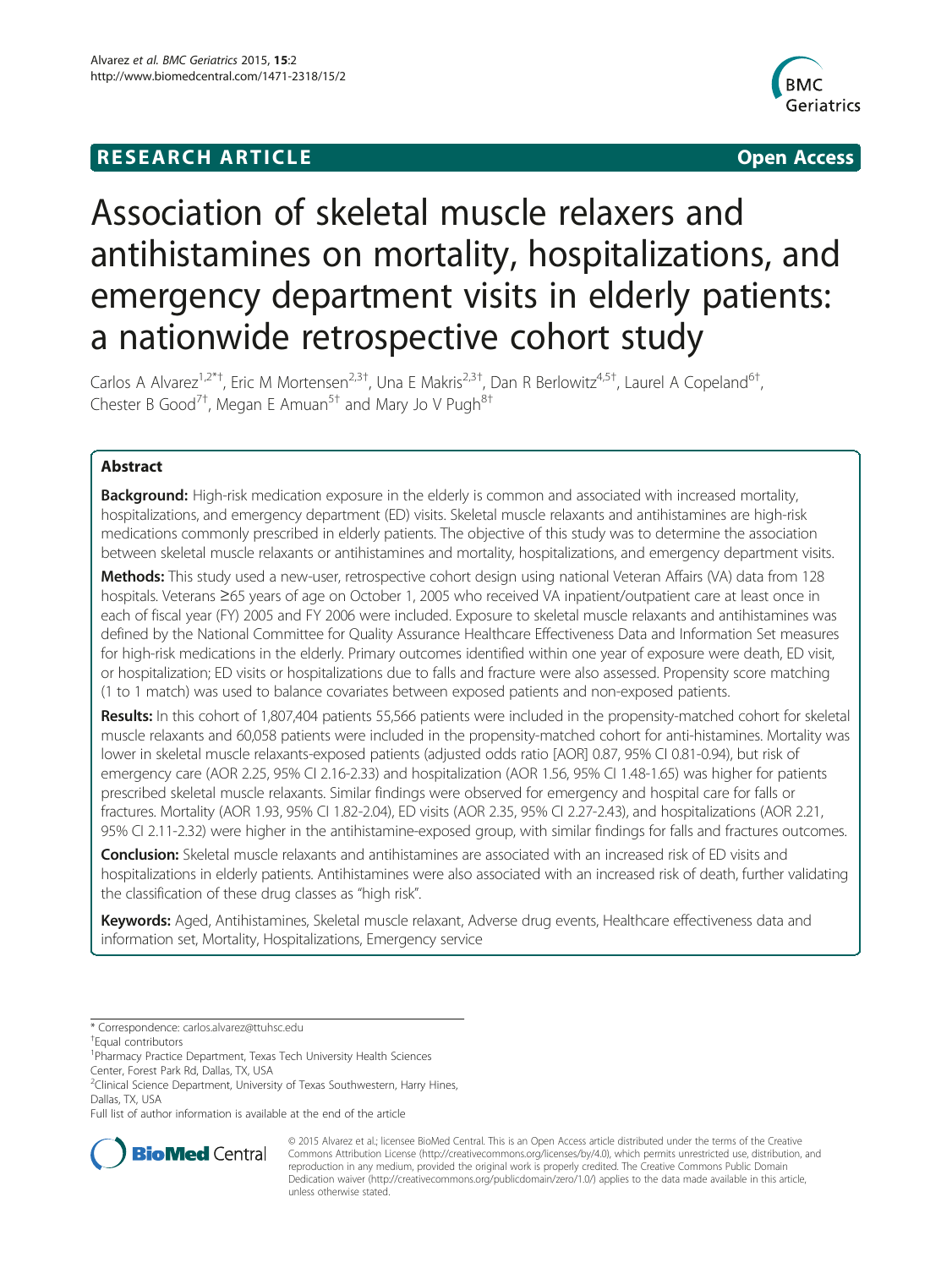#### Background

A recent population-based study determined that highrisk medication exposure in the elderly is common and associated with an increase in mortality, hospitalizations, and emergency department (ED) visits [[1](#page-7-0)]. Prevention of drug related problems and inappropriate prescribing in the elderly have been identified as a priority by the Institute of Medicine [\[2](#page-7-0)]. To address these problems explicit quality measures have been developed by experts to identify medications whose risks outweigh potential benefits [[3-6\]](#page-7-0). The National Committee on Quality Assurance (NCQA) developed a Healthcare Effectiveness Data and Information Set (HEDIS) quality measure to examine use of High Risk Medications in the Elderly (HRME) [\[6](#page-7-0)].

The most common HRME drugs prescribed in the aforementioned study were skeletal muscle relaxants and first-generation antihistamines [\[1\]](#page-7-0). These drugs are potentially dangerous in the elderly due to their side effects that cause sedation, confusion, and extremity weakness, all factors associated with falls [[3-6](#page-7-0)]. However, evidence regarding the clinical impact in prescribing antihistamines and skeletal muscle relaxants in older patients are lacking [[7,8\]](#page-7-0).

Therefore, we conducted a retrospective cohort study to determine whether these commonly prescribed medications are associated with increased death, ED visits, and hospitalizations in elderly patients after adjusting for potential confounders and selection bias using propensityscore matching. Based on prior studies we hypothesized that individuals prescribed skeletal muscle relaxants and antihistamines would be more likely to have poor clinical outcomes when compared to elderly patients not exposed to these agents.

#### Methods

This study was approved by the Institutional Review Boards at the University of Texas Health Science Center at San Antonio, South Texas Veterans Health Care System, and the Bedford Veterans Affairs (VA) medical center. Relevant permissions were obtained to access patient data.

#### Study design, patients, and setting

This study was a new-user, retrospective cohort design using national VA administrative data. Veterans were included if they were  $\geq 65$  years of age on October 1, 2005 and received VA inpatient/outpatient care at least once in each of fiscal year 2005 (FY 2005) and FY 2006 (October 1, 2004 through September 30, 2006). Patients were excluded if they were in a VA nursing home or transitional care unit >60 days in FY 2005 or FY 2006, exposed to skeletal muscle relaxants or antihistamines prior to FY 2006, or had a subsequent new skeletal muscle relaxant/antihistamine exposure in FY 2007. Each patient was used only once as either a control or drug exposed subject.

#### Data sources

We used inpatient and outpatient demographic, utilization, and comorbidity data from the VA Medical SAS Datasets. Pharmacy data were extracted from the Pharmacy Benefits Management (PBM) dataset. Prescription data in the VA PBM included prescription start date, generic drug name, and day supply for each drug dispensed. Mortality information was obtained from the VA Vital Status file, which has a sensitivity of  $\sim$ 98% for veterans' deaths [[9](#page-7-0)]. Unique patient identifiers linked information across these databases.

#### Exposure definition

Patients exposed to skeletal muscle relaxants or antihistamines were identified using the generic drug name in the VA PBM dataset. Exposure to these agents was defined by the NCQA HEDIS measures for high risk medications in the elderly [[6](#page-7-0)]. Antihistamines included diphenhydramine, hydroxyzine, promethazine, cyproheptadine, chlorpheniramine, or tripelennamine. Skeletal muscle relaxants included methocarbamol, cyclobenzaprine, carisoprodol, chlorzoxazone, metaxalone, or orphenadrine. New users of skeletal muscle relaxants or antihistamines were defined as those with no exposure in FY 2005 who were subsequently exposed in FY 2006. The index date was classified as the day of the first new prescription. Those without exposure (comparator arm) had an index date of October 1, 2005.

#### **Outcomes**

Our primary outcomes were death, ED visit, or hospitalization within one year of the index date. The date of death was identified using the VA Vital Status files, emergency care was documented using the outpatient VA stop code pair 102–101 prior to 03/01/2007 or 130 (emergency care), 131 (urgent care) after that date, and VA hospital admission and date of admission were identified using inpatient data. ED visits or hospitalizations due to falls and fracture within one year of index date were also assessed using International Classification of Diseases, Ninth Revision (ICD-9-CM) codes E880.X-E888.X, 820. X, and 733.14. Patients were identified using an algorithm developed and tested by NCQA.

#### Covariates

Covariates were selected a priori on the basis of clinical relevance and previous research [[1,10,11](#page-7-0)].

Demographic characteristics (age, sex, race/ ethnicity) were identified using data from FY 2004-FY 2006. With the exception of race/ethnicity, these characteristics were well documented and complete in the medical record. Missing demographic data are common in VA files; however,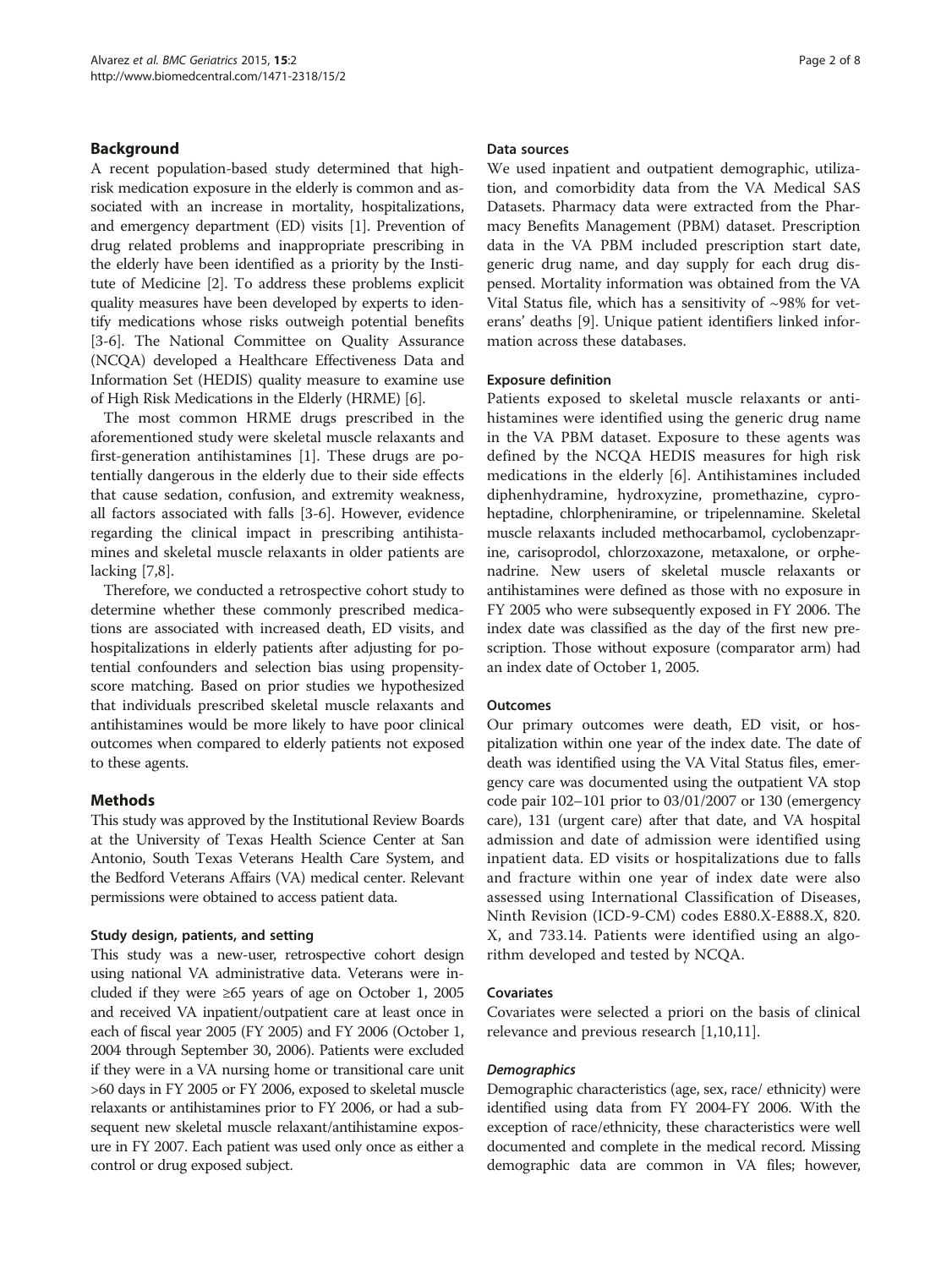several years of data help allay this problem. Poverty was defined as patients with income under the VA poverty limit and identified by VA means testing. This limit is geographically-adjusted and in 2010 was approximately \$29,402.

#### **Clinical characteristics**

Clinical characteristics Clinical characteristics included measures that are associated with high disease burden. Higher disease burden, as defined by more medications, more physical comorbidities and psychiatric conditions, place patients at higher risk for adverse outcomes [[2](#page-7-0),[12](#page-7-0)]. We also counted the number of unique medications received during FY 2005, including medications prescribed "as needed". Non-VA medications were not included in this count. ICD-9-CM codes found in VA inpatient and outpatient data (FY 2004- FY2005) were used to identify individuals with physical and psychiatric conditions using the Selim comorbidity indices [\[13,14](#page-7-0)]. These indices were developed to measure chronic disease burden in research involving Veterans. The numbers of chronic disease states from 30 possible conditions (chronic kidney disease is included in this count, but not dementia or falls/fractures) were counted to determine the Selim Physical index. The Selim Psychiatric index includes a count of 6 mental health conditions: schizophrenia, bipolar, depression, substance use disorder, anxiety and post-traumatic stress disorder.

Prior healthcare utilization that indicated disease burden was assessed. Previous studies indicate that older Veterans who receive geriatric care have higher disease burden and increased risk of HRME exposure; therefore, individuals who received geriatric care (outpatient or inpatient) in FY 2005 were identified [[11](#page-7-0)]. Individuals were identified who had one or more encounters of emergency care or hospital admission in FY 2005 as indicators of disease burden. The number of primary care visits in FY 2005 was also counted as an indicator of disease burden and health care utilization [[15\]](#page-7-0). In order to facilitate interpretation of findings we created categorical variables for specific continuous measures. Medications were classified as 0–5, 6–8, 9–11 and 12 or more based on the empirical distribution from prior research [\[1](#page-7-0)]. Physical conditions were classified as zero to one, two to three, four to five and six or more chronic conditions; psychiatric conditions as zero, one, and two or more conditions. Based on the empirical distribution, the number of primary care visits was classified as having zero to one, two to four, and five or more visits.

#### Statistical analyses

We first provided bivariate analysis comparing those exposed and unexposed in each medication class. In order to reduce confounding by indication we then used

propensity score matching to balance measured covariates between patients exposed to antihistamines or skeletal muscle relaxants and unexposed patients [[16](#page-7-0)]. Separate logistic regression models were used to create the propensity score for each drug group, which modeled the probability of antihistamine or skeletal muscle relaxant use given all other study covariates. A routine described by Leuven and Sianesi was utilized to perform nearest-number matching with a caliper of 0.0001 [\[17\]](#page-7-0). Adjusted odds ratios (AOR) for the primary and secondary outcomes were then determined using conditional logistic regression models.

Statistical significance was defined as a two-tailed p value  $\leq 0.05$ . All analyses were conducted with STATA 12 (College Station, TX).

#### Results

#### Baseline characteristics

There were a total of 1,807,404 elderly veteran patients who met inclusion criteria. The patient sample was mostly Caucasian (66%) males (98.4%) with ≥2 physical comorbidities (71.6%) and taking ≥5 medications (51.4%; Tables [1](#page-3-0) and [2](#page-4-0)). Within 1 year of cohort entry, 81,003 patients (4.6%) died, 87,118 patients (4.9%) had one or more hospital admissions, 244,106 patients (13.5%) received emergency care; 6,871 patients (0.4%) visited the emergency department for a fall, and 1,692 (0.09%) patients were hospitalized due to a fall. The composite primary outcome of death, ED visit or hospitalization within 1-year of cohort entry occurred in 320,513 patients (17.7%).

#### Skeletal muscle relaxant exposure

A total of 27,786 (1.5%) patients had a new skeletal muscle relaxant exposure in FY 2006. The unadjusted and adjusted odds ratios for the primary and secondary outcomes for the total cohort are provided in Table [3.](#page-5-0)

From the 1,807,404 elderly veterans identified, a total of 55,566 patients were included in the propensitymatched cohort; 27,783 skeletal muscle relaxant exposed and 27,783 matched unexposed. Balance between key covariates after propensity matching is shown on Table [1](#page-3-0). There were no statistically significant differences in measured characteristics between skeletal muscle relaxant exposed patients and those not treated.

Table [3](#page-5-0) shows the results from the propensity-matched cohort for the primary and secondary outcomes. The primary composite outcome of death, ED visits, and hospitalizations at one year was significantly higher (AOR 2.04, 95% Confidence Interval [CI] 1.97-2.12) in patients exposed to skeletal muscle relaxants vs. patients not exposed. Mortality at one-year was significantly lower in patients exposed to skeletal muscle relaxants (AOR 0.87, 95% CI 0.81-0.94). ED visits (AOR 2.25, 95% CI 2.16-2.33) and hospitalization (AOR 1.56, 95% CI 1.48-1.65) at one year was significantly higher for patients prescribed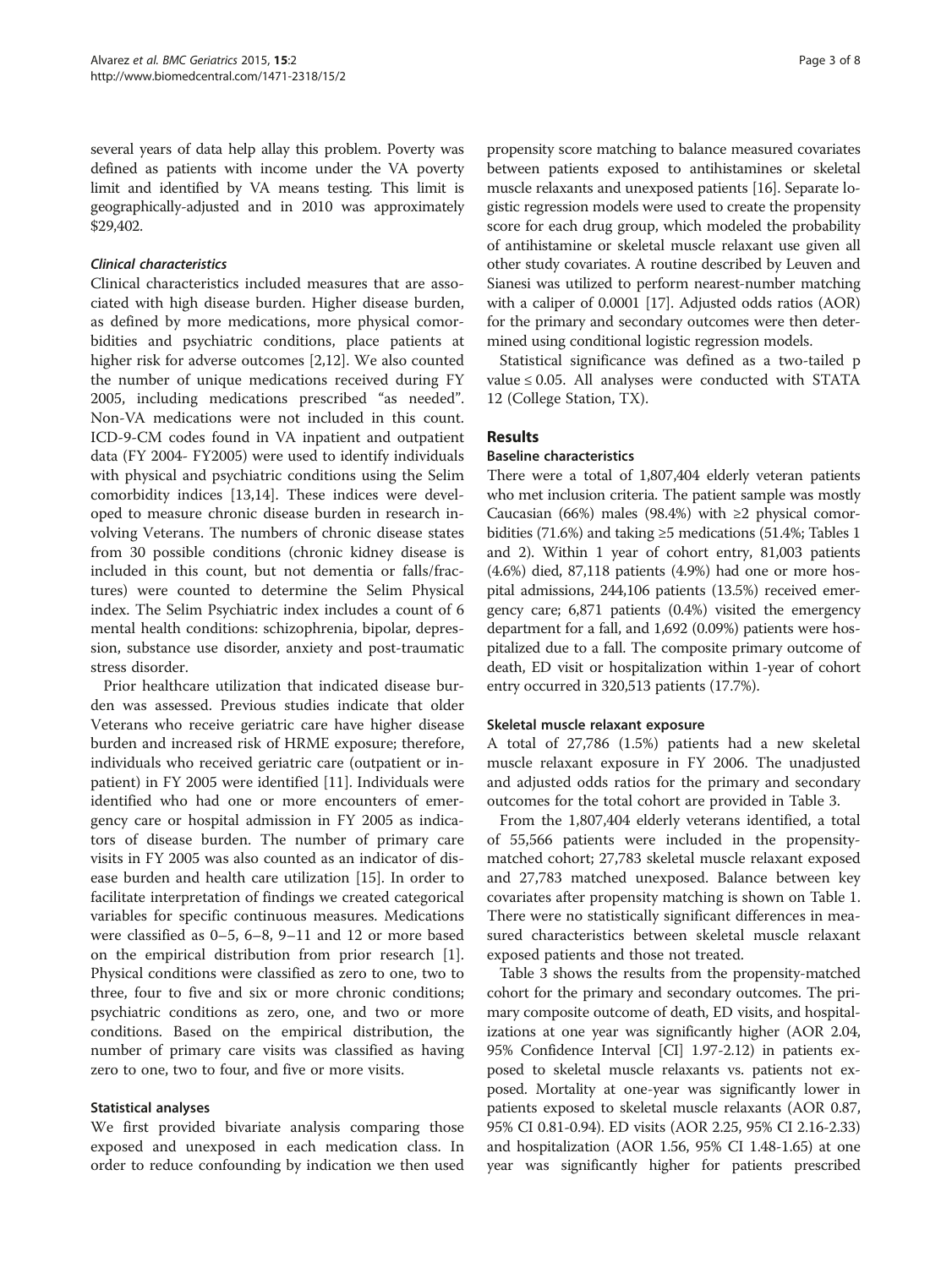<span id="page-3-0"></span>

| Table 1 Patient characteristics-skeletal muscle relaxant |  |  |  |  |  |
|----------------------------------------------------------|--|--|--|--|--|
|----------------------------------------------------------|--|--|--|--|--|

| Variable N(%)                                                                    | Unmatched characteristics                     |                                  |         | <b>Matched Demographic Characteristics</b><br>(1:1 propensity-scored matching) |                                  |         |
|----------------------------------------------------------------------------------|-----------------------------------------------|----------------------------------|---------|--------------------------------------------------------------------------------|----------------------------------|---------|
|                                                                                  | <b>Incident Muscle</b><br><b>Relaxant Use</b> | No Muscle<br><b>Relaxant Use</b> | P value | <b>Incident Muscle</b><br><b>Relaxant Use</b>                                  | No Muscle<br><b>Relaxant Use</b> | P value |
|                                                                                  | $n = 27786$                                   | $n = 1779618$                    |         | $n = 27783$                                                                    | $n = 27783$                      |         |
| Age Groups                                                                       |                                               |                                  |         |                                                                                |                                  |         |
| 65-74                                                                            | 16216 (58.4%)                                 | 803689 (45.2%)                   | < 0.001 | 16213 (58.4%)                                                                  | 16205 (58.3%)                    | 0.994   |
| 75-84                                                                            | 10207 (36.7%)                                 | 818252 (46%)                     |         | 10207 (36.7%)                                                                  | 10210 (36.8%)                    |         |
| $85+$                                                                            | 1363 (4.9%)                                   | 157677 (8.9%)                    |         | 1363 (4.9%)                                                                    | 1368 (4.9%)                      |         |
| Gender (female)                                                                  | 668 (2.4%)                                    | 28458 (1.6%)                     | < 0.001 | 665 (2.4%)                                                                     | 637 (2.3%)                       | 0.432   |
| Race/Ethnicity                                                                   |                                               |                                  |         |                                                                                |                                  |         |
| White                                                                            | 19072 (68.6%)                                 | 1173582 (66%)                    | < 0.001 | 19072 (68.7%)                                                                  | 19083 (68.7%)                    | 1.00    |
| Black                                                                            | 2841 (10.2%)                                  | 110042 (6.2%)                    |         | 2839 (10.2%)                                                                   | 2838 (10.2%)                     |         |
| Hispanic                                                                         | 1854 (6.7%)                                   | 54433 (3.1%)                     |         | 1853 (6.7%)                                                                    | 1854 (6.7%)                      |         |
| Other                                                                            | 393 (1.4%)                                    | 22436 (1.3%)                     |         | 393 (1.4%)                                                                     | 391 (1.4%)                       |         |
| Unknown/missing                                                                  | 3626 (13.1%)                                  | 419125 (23.6%)                   |         | 3626 (13.1%)                                                                   | 3617 (13%)                       |         |
| Poverty Status                                                                   |                                               |                                  |         |                                                                                |                                  |         |
| Under the poverty limit                                                          | 20873 (75.1%)                                 | 1038801 (58.4%)                  | < 0.001 | 20870 (75.1%)                                                                  | 20886 (75.2%)                    | 0.895   |
| Number of Medications                                                            |                                               |                                  |         |                                                                                |                                  |         |
| $0 - 5$                                                                          | 7900 (28.4%)                                  | 871000 (48.9%)                   | < 0.001 | 7900 (28.4)                                                                    | 7900 (28.4)                      | 1.00    |
| $6 - 8$                                                                          | 6811 (24.5%)                                  | 459144 (25.8%)                   |         | 6810 (24.5%)                                                                   | 6808 (24.5%)                     |         |
| $9 - 11$                                                                         | 5601 (20.2%)                                  | 249228 (14%)                     |         | 5601 (20.2%)                                                                   | 5595 (20.1%)                     |         |
| >12                                                                              | 7474 (26.9%)                                  | 200246 (11.3%)                   |         | 7472 (26.9%)                                                                   | 7480 (26.9%)                     |         |
| Number of Physical Comorbidities                                                 |                                               |                                  |         |                                                                                |                                  |         |
| $0 - 1$                                                                          | 5107 (18.4%)                                  | 508737 (28.6%)                   | < 0.001 | 5107 (18.4%)                                                                   | 5123 (18.4%)                     | 0.996   |
| $2 - 3$                                                                          | 12041 (43.3%)                                 | 844548 (47.5%)                   |         | 12040 (43.3%)                                                                  | 12040 (43.3%)                    |         |
| $4 - 5$                                                                          | 7387 (26.6%)                                  | 329098 (18.5%)                   |         | 7385 (26.6%)                                                                   | 7385 (26.6%)                     |         |
| $6+$                                                                             | 3251 (11.7%)                                  | 97235 (5.5%)                     |         | 3251 (11.7%)                                                                   | 3235 (11.7%)                     |         |
| Number of Psychiatric Comorbidities                                              |                                               |                                  |         |                                                                                |                                  |         |
| $\mathbf 0$                                                                      | 22267 (80.1%)                                 | 1555665 (87.4%)                  | < 0.001 | 22267 (80.1%)                                                                  | 22263 (80.1%)                    | 0.993   |
| 1                                                                                | 4093 (14.7%)                                  | 179695 (10.1%)                   |         | 4091 (14.7%)                                                                   | 4099 (14.7%)                     |         |
| $2+$                                                                             | 1426 (5.1%)                                   | 44258 (2.5%)                     |         | 1425 (5.1%)                                                                    | 1421 (5.1%)                      |         |
| ED visits in 2005                                                                | 8439 (30.4%)                                  | 243864 (13.7%)                   | < 0.001 | 8436 (30.4%)                                                                   | 8441 (30.4%)                     | 0.963   |
| Hospital admissions in 2005                                                      | 3050 (11%)                                    | 96276 (5.4%)                     | < 0.001 | 3049 (11%)                                                                     | 3046 (11%)                       | 0.968   |
| Geriatric visits in 2005                                                         | 553 (2%)                                      | 42550 (2.4%)                     | < 0.001 | 553 (2%)                                                                       | 551 (2%)                         | 0.952   |
| Primary Care visits                                                              |                                               |                                  |         |                                                                                |                                  |         |
| $0 - 1$                                                                          | 3639 (13.1%)                                  | 478963 (26.9%)                   | < 0.001 | 3639 (13.1%)                                                                   | 3639 (13.1%)                     | 0.993   |
| $2 - 4$                                                                          | 14736 (53%)                                   | 991503 (55.7%)                   |         | 14736 (53%)                                                                    | 14749 (53.1%)                    |         |
| $5+$                                                                             | 9411 (33.9%)                                  | 309152 (17.4%)                   |         | 9411 (33.9%)                                                                   | 9398 (33.8%)                     |         |
| <b>Outcomes</b>                                                                  |                                               |                                  |         |                                                                                |                                  |         |
| Death within 1 year                                                              | 1414 (5.1%)                                   | 79589 (4.5%)                     | < 0.001 | 1414 (5.1%)                                                                    | 1613 (5.8%)                      | < 0.001 |
| Emergency department visit within 1 year                                         | 11169 (40.2%)                                 | 232937 (13.1%)                   | < 0.001 | 11169 (40.2%)                                                                  | 6399 (23.0%)                     | < 0.001 |
| Hospitalization within 1 year                                                    | 3613 (13%)                                    | 83505 (4.7%)                     | < 0.001 | 3613 (13%)                                                                     | 2430 (8.8%)                      | < 0.001 |
| Emergency department visit for fall within 1 year                                | 384 (1.4%)                                    | 6487 (0.4%)                      | < 0.001 | 384 (1.4%)                                                                     | 176 (0.63%)                      | < 0.001 |
| Hospitalization for fall within 1 year                                           | 67 (0.2%)                                     | 1625 (0.1%)                      | < 0.001 | 67 (0.24%)                                                                     | 46 (0.17%)                       | 0.048   |
| Death emergency department visit or<br>hospitalization within 1 year (composite) | 12365 (44.5%)                                 | 308148 (17.3%)                   | < 0.001 | 12356 (44.5%)                                                                  | 7821 (28.2%)                     | < 0.001 |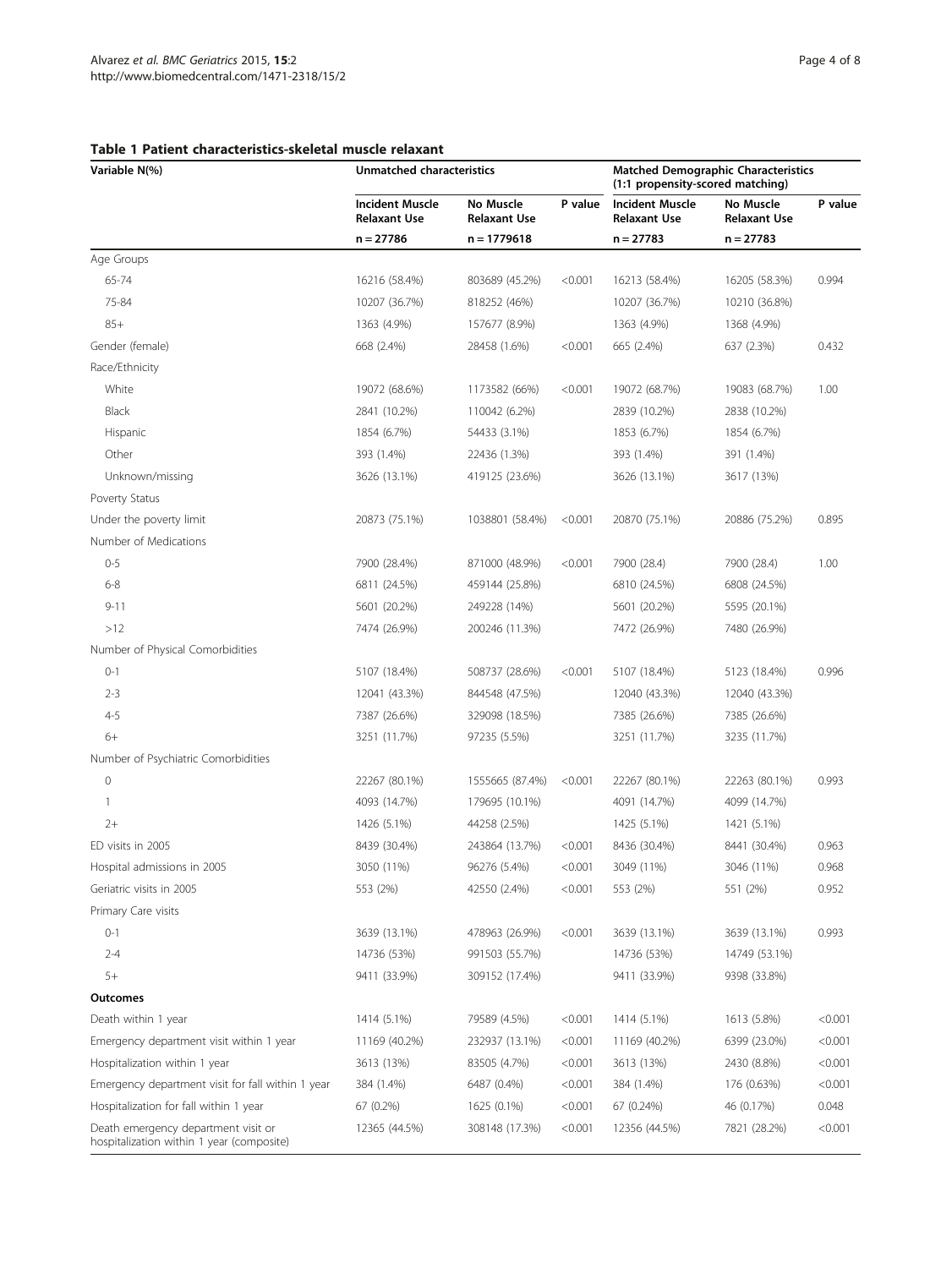| Variable N(%)                                        | <b>Unmatched Characteristics</b> |                 |         | <b>Matched Demographic Characteristics (1:1</b><br>propensity-scored matching)                         |               |         |
|------------------------------------------------------|----------------------------------|-----------------|---------|--------------------------------------------------------------------------------------------------------|---------------|---------|
| Variable N(%)                                        | Use                              | Use             |         | Incident Antihistamine No Antihistamine P value Incident Antihistamine No Antihistamine P value<br>Use | Use           |         |
|                                                      | $n = 30031$                      | $n = 1777373$   |         | $n = 30029$                                                                                            | $n = 30029$   |         |
| Age Groups                                           |                                  |                 |         |                                                                                                        |               |         |
| 65-74                                                | 14853 (49.5%)                    | 805052 (45.3%)  | < 0.001 | 14851 (49.5%)                                                                                          | 14848 (49.5%) | 0.993   |
| 75-84                                                | 12728 (42.4%)                    | 815731 (45.9%)  |         | 12728 (42.4%)                                                                                          | 12738 (42.4%) |         |
| $85+$                                                | 2450 (8.2%)                      | 156590 (8.8%)   |         | 2450 (8.1%)                                                                                            | 2443 (8.1%)   |         |
| Gender (female)                                      | 740 (2.5%)                       | 28386 (1.6%)    | < 0.001 | 738 (2.5%)                                                                                             | 722 (2.4%)    | 0.672   |
| Race/Ethnicity                                       |                                  |                 |         |                                                                                                        |               |         |
| White                                                | 21392 (71.2%)                    | 1171262 (65.9%) | < 0.001 | 21392 (71.2%)                                                                                          | 21408 (71.3%) | 0.995   |
| <b>Black</b>                                         | 3197 (10.7%)                     | 109686 (6.2%)   |         | 3195 (10.6%)                                                                                           | 3196 (10.6%)  |         |
| Hispanic                                             | 1677 (5.6%)                      | 54610 (3.1%)    |         | 1677 (5.6%)                                                                                            | 1655 (5.5%)   |         |
| Other                                                | 482 (1.6%)                       | 22347 (1.3%)    |         | 482 (1.6%)                                                                                             | 476 (1.6%)    |         |
| Unknown/missing                                      | 3283 (10.9%)                     | 419468 (23.6%)  |         | 3283 (10.9%)                                                                                           | 3294 (11%)    |         |
| Poverty Status                                       |                                  |                 |         |                                                                                                        |               |         |
| Under the poverty limit                              | 23780 (79.2%)                    | 1035894 (58.3%) | < 0.001 | 23778 (79.2%)                                                                                          | 23790 (79.2%) | 0.602   |
| Number of Medications                                |                                  |                 |         |                                                                                                        |               |         |
| $0 - 5$                                              | 7451 (24.8%)                     | 871449 (49%)    | < 0.001 | 7451 (24.8%)                                                                                           | 7447(24.8%)   | 1.000   |
| $6 - 8$                                              | 7045 (23.5%)                     | 458910 (25.8%)  |         | 7045 (23.5%)                                                                                           | 7049 (23.5%)  |         |
| $9 - 11$                                             | 6292 (21%)                       | 248537 (14%)    |         | 6292 (21%)                                                                                             | 6301 (21%)    |         |
| >12                                                  | 9243 (30.8%)                     | 198477 (11.2%)  |         | 9241 (30.8%)                                                                                           | 9232 (30.7%)  |         |
| Number of Physical Comorbidities                     |                                  |                 |         |                                                                                                        |               |         |
| $0 - 1$                                              | 5174 (17.2%)                     | 844104 (47.5%)  | < 0.001 | 5174 (17.2%)                                                                                           | 5160 (17.2%)  | 0.997   |
| $2 - 3$                                              | 12485 (41.6%)                    | 328371 (18.5%)  |         | 12485 (41.6%)                                                                                          | 12497 (41.6%) |         |
| $4 - 5$                                              | 8114 (27%)                       | 96228 (5.4%)    |         | 8113 (27%)                                                                                             | 8127 (27.1%)  |         |
| $6+$                                                 | 4258 (14.2%)                     | 508670 (28.6%)  |         | 4257 (14.2%)                                                                                           | 4245 (14.1%)  |         |
| Number of Psychiatric<br>Comorbidities               |                                  |                 |         |                                                                                                        |               |         |
| $\mathbf 0$                                          | 23260 (77.5%)                    | 1554672 (87.5%) | < 0.001 | 23260 (77.5%)                                                                                          | 23263 (77.5%) | 0.958   |
| 1                                                    | 4906 (16.3%)                     | 178882 (10.1%)  |         | 4906 (16.3%)                                                                                           | 4919 (16.4%)  |         |
| $2+$                                                 | 1865 (6.2%)                      | 43819 (2.4%)    |         | 1863 (6.2%)                                                                                            | 1847 (6.2%)   |         |
| ED visits in 2005                                    | 10345 (34.5%)                    | 241958 (13.6%)  | < 0.001 | 10343 (34.4%)                                                                                          | 10343 (34.4%) | 1.000   |
| Hospital admissions in 2005                          | 4472 (14.9%)                     | 94854 (5.3%)    | < 0.001 | 4471 (14.9%)                                                                                           | 4456 (14.8%)  | 0.863   |
| Geriatric visits in 2005                             | 867 (2.9%)                       | 42236 (2.4%)    | < 0.001 | 867 (2.9%)                                                                                             | 847 (2.8%)    | 0.624   |
| Primary Care visits                                  |                                  |                 |         |                                                                                                        |               |         |
| $0 - 1$                                              | 3975 (13.2%)                     | 478627 (26.9%)  | < 0.001 | 3975 (13.2%)                                                                                           | 3969 (13.2%)  | 0.997   |
| $2 - 4$                                              | 15017 (50%)                      | 991222 (55.8%)  |         | 15016 (50%)                                                                                            | 15018 (50%)   |         |
| $5+$                                                 | 11039 (36.8%)                    | 307524 (17.3%)  |         | 11038 (36.8%)                                                                                          | 11042 (36.8%) |         |
| <b>Outcomes</b>                                      |                                  |                 |         |                                                                                                        |               |         |
| Death within 1 year                                  | 3685 (12.2%)                     | 77318 (4.4%)    | < 0.001 | 3684 (12.3%)                                                                                           | 2033 (6.8%)   | < 0.001 |
| Emergency department visit within<br>1 year          | 13267 (44.2%)                    | 230839 (13%)    | < 0.001 | 13266 (44.2%)                                                                                          | 7562 (25.2%)  | < 0.001 |
| Hospitalization within 1 year                        | 5729 (19.1%)                     | 81389 (4.6%)    | < 0.001 | 5729 (19.1%)                                                                                           | 2895 (9.6%)   | < 0.001 |
| Emergency department visit for fall<br>within 1 year | 383 (1.3%)                       | 6488 (0.4%)     | < 0.001 | 383 (1.3%)                                                                                             | 216 (0.7%)    | < 0.001 |

#### <span id="page-4-0"></span>Table 2 Patient characteristics-antihistamines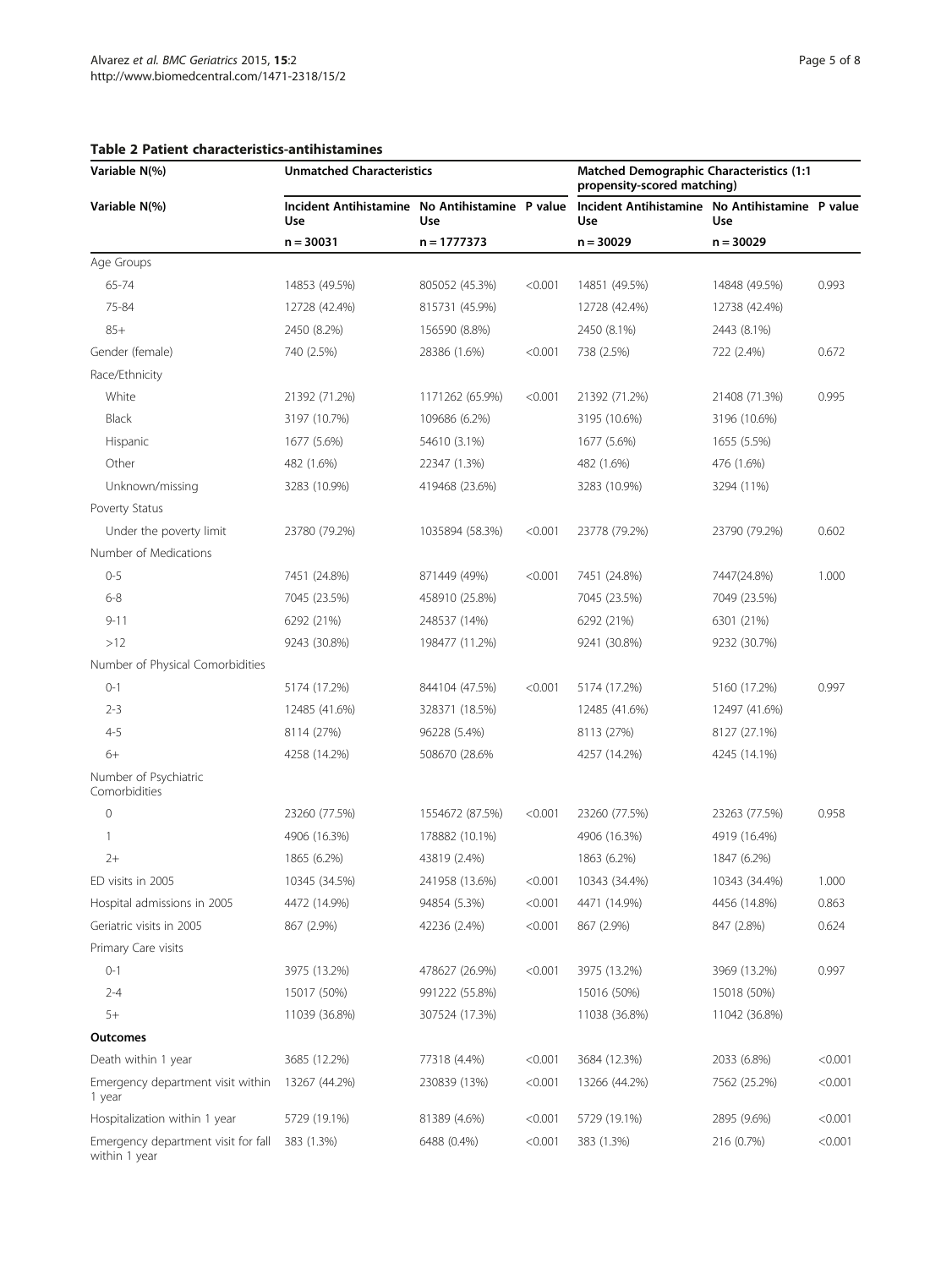<span id="page-5-0"></span>

| Table 2 Patient characteristics-antihistamines (Continued) |  |
|------------------------------------------------------------|--|
|------------------------------------------------------------|--|

| Hospitalization for fall within 1 year 109 (0.4%)                                                 | 1583 (0.1%)    | < 0.001 | 109 (0.4%)    | 56 (0.2%)    | < 0.001 |
|---------------------------------------------------------------------------------------------------|----------------|---------|---------------|--------------|---------|
| Death emergency department visit 16142 (53.8%)<br>or hospitalization within 1 year<br>(composite) | 304362 (17.1%) | < 0.001 | 16141 (53.8%) | 9276 (30.9%) | < 0.001 |

skeletal muscle relaxants. ED visits (AOR 2.20, 95% CI 1.84-2.63) and hospitalizations (AOR 1.46, 95% CI 1.001- 2.12) for falls or fractures at one year were also significantly higher in patients taking skeletal muscle relaxants.

#### Antihistamine exposure

There were 30,031 (1.7%) patients exposed to antihistamines in FY 2006. Table 4 shows the unadjusted odds ratios for the primary and secondary endpoints for all patients included in the study.

For the propensity-matched cohort, we included a total of 60,058 patients; 30,029 patients exposed to antihistamines and 30,029 unexposed. Table [2](#page-4-0) shows the balance among key covariates between antihistamineexposed patients and unexposed after propensity matching. After propensity matching there were no statistically significant differences between the two groups.

Results for the propensity-matched cohort for the primary and secondary outcomes are displayed on Table 4. The primary composite outcome at one year was significantly higher in patients exposed to antihistamines (AOR 2.60, 95% CI 2.51-2.69). Mortality (AOR 1.93, 95% CI 1.82-2.04), ED visits (AOR 2.35, 95% CI 2.27-2.43), and hospitalizations (AOR 2.21, 95% CI 2.11-2.32) at one year were significantly higher in the antihistamine-exposed group. Fall and fracture related ED visits (AOR 1.78, 95% CI 1.51-2.11) and hospitalizations (AOR 1.95, 95% CI 1.41-2.69) were also significantly higher at one year in the antihistamine-exposed group.

#### **Discussion**

Our study demonstrated that exposure to either skeletal muscle relaxants or antihistamines in the elderly were associated with a greater than two-fold increase in ED visits, and/or hospitalizations. Antihistamines were associated

Table 3 Association of skeletal muscle relaxant exposure with outcomes

| Variable                            | <b>Unadjusted OR</b><br>(95% CI) | <b>Adjusted OR</b><br>(95% CI) |
|-------------------------------------|----------------------------------|--------------------------------|
| Death                               | 1.14 (1.09-1.21)                 | $0.87(0.81 - 0.94)$            |
| ED at one year                      | 4.46 (4.36-4.57)                 | $2.25(2.16-2.33)$              |
| Hospitalization at one year         | 3.04 (2.93-3.15)                 | 1.56 (1.48-1.65)               |
| ED Falls and Fractures              | 3.83 (3.45-4.25)                 | 2.20 (1.84-2.63)               |
| Hospitalization Falls and Fractures | 2.64 (2.07-3.38)                 | 1.46 (1.001-2.12)              |
| Any outcome (composite)             | 3.82 (3.73-3.92)                 | 2.04 (1.97-2.12)               |

with a 93% increase in mortality. Furthermore, our study found that exposure to either of these agents increased fall and/or fracture related ED visits and hospitalizations.

Interestingly, exposure to skeletal muscle relaxants was associated with a 13% reduction in death. We believe this finding may be explained by unmeasured confounding due to the "healthy worker" bias [\[18](#page-7-0)]. As an example, physicians use information such as functional status that is not readily measured in the medical record or captured in administrative claims data when prescribing potentially dangerous medications. Although speculative, it is possible that the elderly patients prescribed skeletal muscle relaxants were healthier than those not exposed in unmeasured ways. Moreover, these healthier, more active patients may have experienced more musculoskeletal injuries that would require long-term care or closer monitoring by the clinician. Chronic diseases such as hypertension or diabetes may have been better controlled under these more closely monitored conditions leading to reduced mortality.

Despite the fact that these medications are listed as inappropriate to use in elderly patients, we found the incidence of antihistamine exposure to be 1.7% and skeletal muscle relaxant exposure to be 1.5%. The incidence of antihistamine and skeletal muscle relaxant exposure in this study was similar to reports in the literature [[1,11,19,20](#page-7-0)]. Hospitalization and ED visit rates found in this study are also similar to findings in previous studies [\[1,11](#page-7-0)]. Medications on the NCQA HEDIS HRME list have rarely been shown to be associated with ED visits via adverse drug events (ADE) [[12,21\]](#page-7-0). Most ADEs that elevate the risk of ED visits in the elderly were derived from a narrow list of commonly used medications such as antithrombotic and anti-diabetic drugs [\[12](#page-7-0)]. Although ADEs due to skeletal muscle relaxants or antihistamines may potentially explain some of the increased risk of ED visits or hospitalizations

| Table 4 Association of antihistamine exposure with |  |  |
|----------------------------------------------------|--|--|
| outcomes                                           |  |  |

| Variable                            | <b>Unadjusted OR</b><br>(95% CI) | <b>Adjusted OR</b><br>(95% CI) |
|-------------------------------------|----------------------------------|--------------------------------|
| Death                               | 3.08 (2.97-3.19)                 | 1.93 (1.82-2.04)               |
| ED at one year                      | 5.30 (5.18-5.43)                 | 2.35 (2.27-2.43)               |
| Hospitalization at one year         | 4.91 (4.77-5.06)                 | 2.21 (2.11-2.32)               |
| FD Falls and Fractures              | 3.53 (3.18-3.91)                 | $1.78(1.51 - 2.11)$            |
| Hospitalization Falls and Fractures | 4.09 (3.37-4.96)                 | 1.95 (1.41-2.69)               |
| Any outcome (composite)             | 5.62 (5.50-5.76)                 | 2.60 (2.51-2.69)               |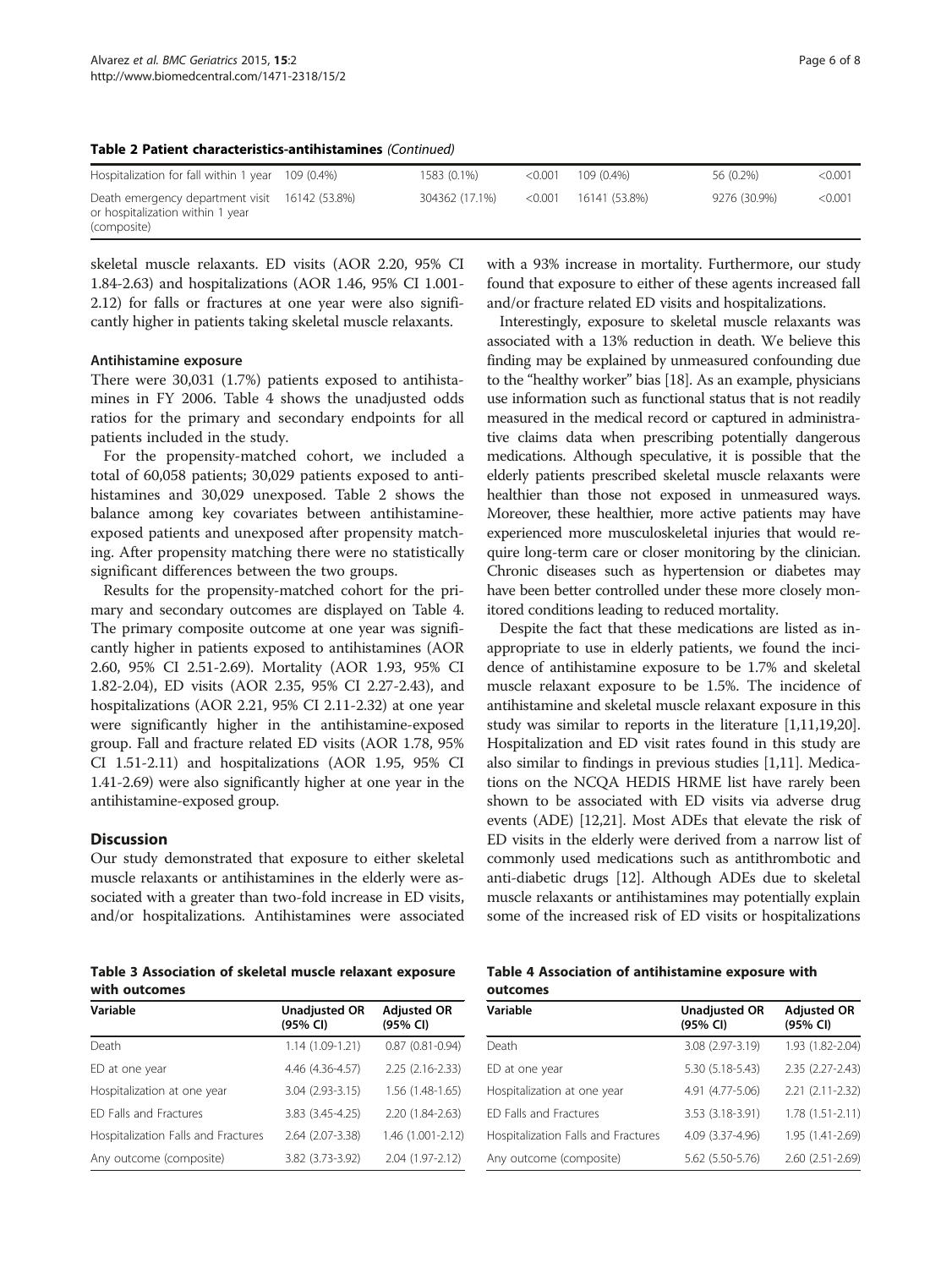in our study, elderly patients who received prescriptions for these medications may have other underlying poorly controlled chronic conditions that lead to poor outcomes such as hospitalizations and ED visits. HRME has been associated with increased mortality [\[1\]](#page-7-0); however, this study, to our knowledge, is the first to examine mortality specifically for antihistamines and skeletal muscle relaxants.

Several studies have validated explicit measures of inappropriate prescribing in the elderly; however, few have examined the clinical impact of specific high-risk medications such as antihistamines and skeletal muscle relaxants [[1,4,5,22-24](#page-7-0)]. In the 2012 update of the Beers Criteria, the consensus expert panel strongly recommended the avoidance of first-generation antihistamines and skeletal muscle relaxants based on only moderate quality of evidence with the exception of hydroxyzine and promethazine, which had high quality evidence. This study provides further support for harmful effects of antihistamines and skeletal muscle relaxants in elderly patients. This is important considering 90% of health plans in the United States use NCQA HEDIS measures to determine provider and health system performance [\[25\]](#page-7-0). These measures take into consideration that pharmacokinetics and pharmacodynamics of drugs are altered in elderly patients. Diphenhydramine, a commonly used antihistamine, undergoes substantial first-pass metabolism and is 80-85% protein bound [[26,27](#page-7-0)]. Elderly patients on medications that are metabolized by the liver, like most antihistamines and skeletal muscle relaxants, may experience more ADEs due to a reduction of up to 40% in hepatic volume and blood flow [\[28,29](#page-7-0)]. Drugs that are highly protein bound, such as diphenhydramine, may also result in more ADEs due to a decrease in serum albumin by 15-20% in elderly patients [[28,29](#page-7-0)].

Our study has important limitations. First, variables not collected for this study may lead to unmeasured confounding. Our study did not include data, such as functional status, that are not available in the VA datasets. Propensity score matching was performed to balance covariates and control for important clinical comorbidities that are risk factors for mortality, hospitalizations, ED visits, falls, and fractures. Second, overthe-counter status of many antihistamines may have led to an underestimation or misclassification of exposure. Moreover, other antihistamines (e.g., doxylamine and scopolamine) and skeletal muscle relaxants (e.g., baclofen and tizanidine) not listed as HEDIS HRME may have been used by both exposed and non-exposed patients. A non-differential misclassification of antihistamine and skeletal muscle relaxant exposure produces a bias towards the null, potentially making our interpretation of increased risk of events more conservative [[30\]](#page-7-0). Third, the analysis did not account for exposure time or time to event. Skeletal muscle relaxants and

antihistamines can be used "as needed" for symptoms rather than scheduled daily like many chronic medications listed as HEDIS HRME. Moreover, this study determined events within one year from exposure, which may strengthen the association as compared to choosing a more distal time-point. Fourth, we did not collect data on drug specific outcome associations. It is unknown whether a specific drug within either class predominately contributed to the observed association. However, the hypothesis was to determine if drug exposure as defined by NCQA HEDIS HRME was associated with outcomes and may not be powered to determine drug-specific associations. Additional research is needed to determine drug-specific associations. Finally, the sample in the study was representative of a VA population and had a preponderance of male patients. Therefore, generalizability to elderly female, non-VA patients is not clear [[31](#page-7-0)].

#### Conclusion

This study demonstrates that skeletal muscle relaxants and antihistamines, as listed in the NCQA HEDIS HRME, are associated with adverse events in elderly patients, adding further evidence for the validity of the classification of "high-risk" for these drug classes. Further interventions need to be developed to identify patients at high risk for events and reduce exposure to these medications while still providing acceptable substitutes for patients.

#### Abbreviations

ED: Emergency department; VA: Veterans affairs; FY: Fiscal year; AOR: Adjusted odds ratio; CI: Confidence interval; NCQA: National committee on quality assurance; HEDIS: Healthcare effectiveness data and information set; HRME: High risk medications in the elderly; PBM: Pharmacy benefit management; ICD-9-CM: International classification of diseases, ninth revision; OR: Odds ratio; ADE: Adverse drug events.

#### Competing interests

The authors declare that they have no competing interests.

#### Authors' contributions

CAA, EMM, DRB, LAC, CBG, MEA, MJVP participated in the conceptualization and design of study. LAC, MEA, MJVP participated in data acquisition. CAA, LAC, MEA participated in statistical analysis. CAA, EMM, UEM, DRB, LAC, CBG, MEA, MJVP were involved in the interpretation of the data. CAA, EMM, UEM, MJVP drafted the manuscript. DRB, LAC, CBG, MEA critically revised the manuscript. MJVP was involved in general coordination, acquisition of funding, general supervision and provided administrative and technical support. All authors have read and approved the final manuscript.

#### Acknowledgments

This study was funded by Department of Veterans Affairs, Office of Research and Development, VA Health Services Research and Development Service (IIR 06–067). The funding organizations had no role in the design and conduct of the study; the collection, management, analysis, and interpretation of the data; or the preparation, review, or approval of the manuscript.

We would like to acknowledge Joseph T. Hanlon, Pharm.D., M.S. for his involvement in the conceptualization of the study.